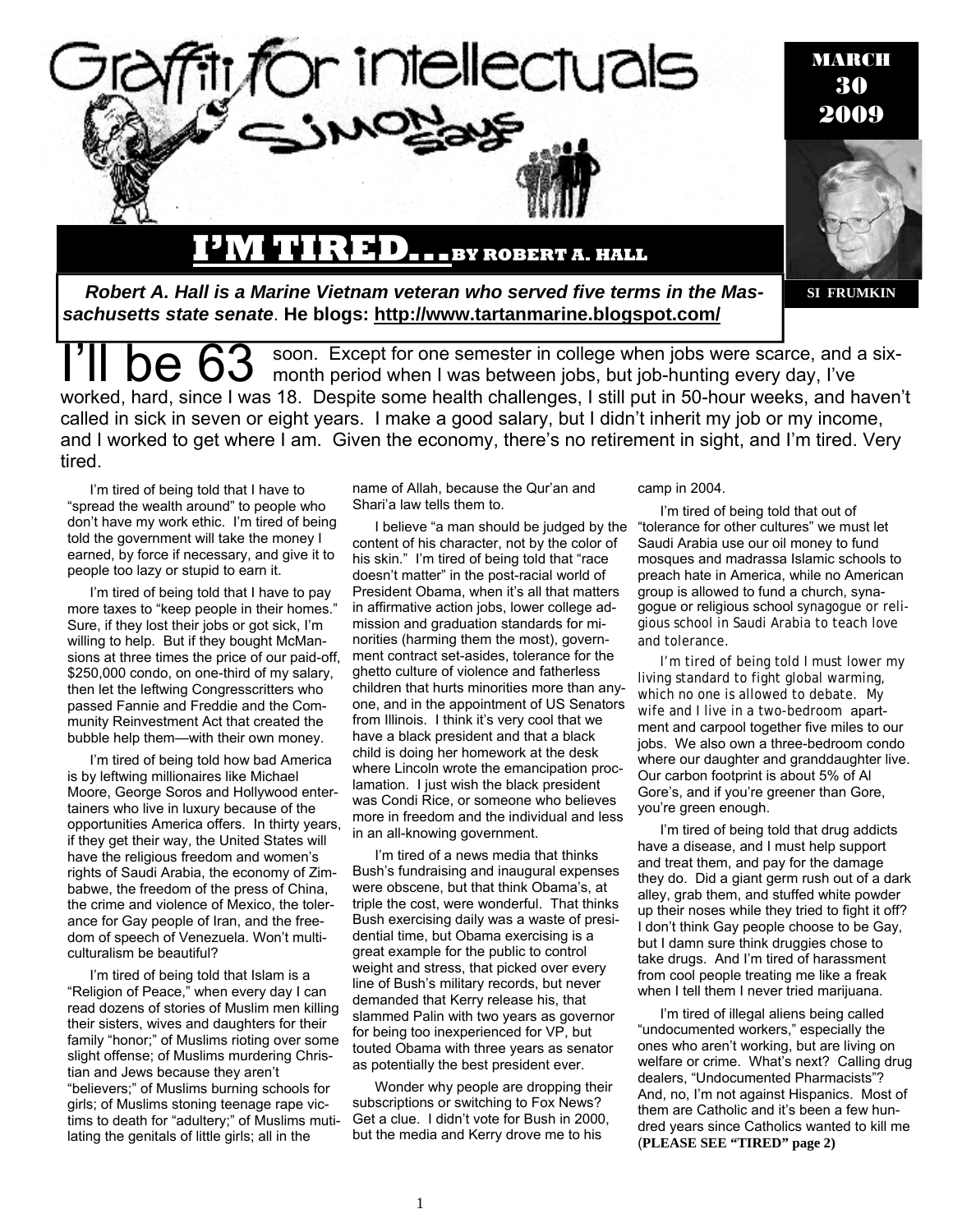## **("TIRED" FROM PAGE 1)**

for my religion. I'm willing to fast track for citizenship any Hispanic person who can speak English, doesn't have a criminal record and who is self-supporting without family on welfare, or who serves honorably for three years in our military. Those are the citizens we need.

I'm tired of latte liberals and journalists, who would never wear the uniform of the Republic themselves, or let their entitlement-handicapped kids near a recruiting station, trashing our military. They and their kids can sit at home, never having to make split-second decisions under life and death circumstances, and bad mouth better people then themselves. Do bad things happen in war? You bet. Do our troops sometimes misbehave? Sure. Does this compare with the atrocities that were the policy of our enemies for the last fifty years—and still are? Not even close. So here's the deal. I'll let myself be subjected to all the humiliation and abuse that was heaped on terrorists at Abu Ghraib or Gitmo, and the critics can let themselves be subject to captivity by the Muslims who tortured and beheaded Daniel Pearl in Pakistan, or the Muslims who tortured and murdered Marine Lt. Col. William Higgins in Lebanon, or the Muslims who ran the blood-spattered Al Qaeda torture rooms our troops found in Iraq, or the Muslims who cut off the heads of schoolgirls in Indonesia, because the girls were Christian. Then we'll compare notes. British and American soldiers are the only troops in history that civilians came to for help and handouts, instead of hiding from in fear.

I'm tired of people telling me that their party has a corner on virtue and the other party has a corner on corruption. Read the papers—bums are bi-partisan. And I'm tired of people telling me we need bi-partisanship. I live in Illinois, where the "Illinois Combine" of Democrats and Republicans has worked together harmoniously to loot the public for years. And I notice that the tax cheats in Obama's cabinet are bi-partisan as well.

I'm tired of hearing wealthy athletes, entertainers and politicians of both parties talking about innocent mistakes, stupid mistakes or youthful mistakes, when we all know they think their only mistake was getting caught. I'm tired of people with a sense of entitlement, rich or poor.

Speaking of poor, I'm tired of hearing people with air-conditioned homes, color TVs and two cars called poor. The majority of Americans didn't have that in 1970, but we didn't know we were "poor." The poverty pimps have to keep changing the definition of poor to keep the dollars flowing.

I'm real tired of people who don't take responsibility for their lives and actions. I'm tired of hearing them blame the government, or discrimination, or big-whatever for their problems.

Yes, I'm damn tired. But I'm also glad to be 63. Because, mostly, I'm not going to get to see the world these people are making. I'm just sorry for my granddaughter. \

## **THE POLAR BEAR LIE**

By Tom DeWeese, March 11, 2009

No doubt you've seen the ads: The music is dramatic. The scene is tragic. The message emotional. Polar Bears, holding on for dear life to bits of ice, their arctic habitat destroyed by Global Warming. And the narration tells you of the tragic fate of the bears, all because of man and his selfish destruction of the earth. Of course, the ad ends with a plea for funds to help the World Wildlife Fund (WWF) protect the bears and stop Global Warming. Cute, fuzzy animals always do the trick.

Trouble is, it's all a lie. Not one word of the ad is true. Polar Bears are not endangered.

There is no indication of any reduction of their populations. In fact, they are actually being hunted by locals who have to live with them in an effort to keep their populations down. Of 13 Polar Bear populations, 11 are thriving and growing.

The real agenda behind WWF's Polar Bear campaign is to stop drilling of American oil and to shackle the United States with the UN's Kyoto Climate Change Treaty. The policy is called Sustainable Development.

Using the Polar Bear, which WWF and the Sierra Club managed to get listed on the Endangered Species (ESA) list last year, the greens can grab control of the U.S. economy, controlling energy production.

Last year, in a Congressional hearing on the listing of the Polar Bears, Congressman Don Young of Alaska said testimony by Bush Administration officials "clearly indicated the overriding goal was to use the ESA as a tool to stop energy production in any and all states." Under questioning, former U.S. Fish and Wildlife Director Dale Hall confirmed that if a coal-fired power plant in Arizona were seeking a federal permit, with the Polar Bear listed as protected by the ESA, the Fish and Wildlife Service would have to consult on the permit. In other words, a power plant located thousands of miles away from Polar Bear habitat would be considered



a danger – because of global warming. How could any industry be possible? And that's just the way WWF wants it.

The truth is now rapidly coming out. There is no man-made global warming – it's a lie. There is no threat to Polar Bears - it's a lie. Drilling American oil is not a danger to the environment – it's a lie. And yet, WWF continues to spread the lies and fan the fear.

It is time we fight back against these zealots who put anything else on earth ahead of man. Taking donations based on lies is fraud and WWF should be called on it. We should call on the federal government to take away WWF's non-profit status. We should complain to any television network that runs their lies. We should demand that such false advertising be pulled from the airways.

The World Wildlife Fund is dangerous to our way of life – to our very civilization. We should no longer just treat them like some nice folks with a different point of view. Political debate is one thing, outright fraud is criminal.  $\bullet$ 

*Tom DeWeese is the founder of the American Policy Center and publisher of "The DeWeese Report". He makes regular appearances on radio and television talk shows and has had articles published in several national publications*.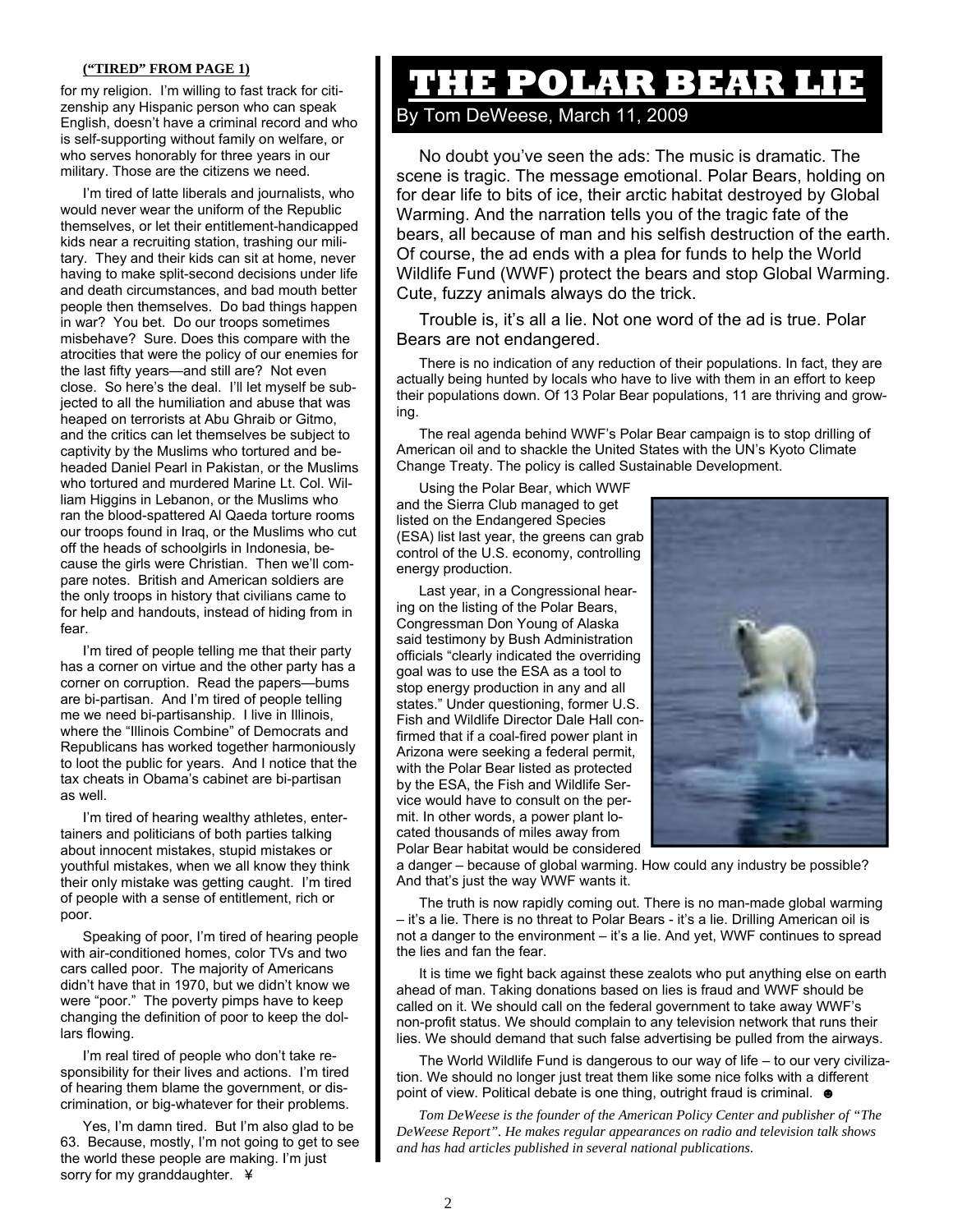## **AND THE WINNER IS: THE GLORIOUS ACORN!!!** Michelle Malkin, One News Now, February 26, 2009

It shouldn't be long before ACORN recruits "Octomom" Nadya Suleman to serve as the radical left-wing group's foreclosure poster child. The jobless, unmarried mother of 14 faces eviction from her home in two weeks. Suleman's mother, who owns the residence, hasn't sent a mortgage check in 10 months and owes \$23,000 in back payments. Nonetheless, the plastic surgery-enhanced, welfare-dependent Octomom was photographed this week at a video store splurging on games for her brood.

With her warped financial priorities, Suleman fits right in with the militant moochers at the Association of Community Organizations for Reform Now. As I reported last week, ACORN launched a lawless "civil disobedience"



campaign across the country to demand their housing entitlement rights. With this well-oiled propaganda campaign buoying his efforts, President Obama used his State of the Nation address last night to advance his push for a massive government home foreclosure plan that will help "responsible homeowners avoid foreclosure."

But a closer look at ACORN's sob stories shows that the prototypical foreclosure

"victims" don't deserve an ounce of sympathy — or a cent of our money.

Earlier this week, ACORN activists broke into a foreclosed home in Baltimore. With a mob cheering and camera crew taping, Baltimore ACORN leader Louis Beverly busted a padlock and jimmied the

door open at 315 South Ellwood Ave. The home once belonged to restaurant worker Donna Hanks, who assailed her evil bank for raising her mortgage by \$300 and leaving her on the street. "This is our house now," Beverly declared with Hanks by his side at the break-in.

What ACORN didn't tell you: Hanks' house was sold in June 2008 for \$192,000. She bought the two-story home in the summer of 2001 for \$87,000. At some point during the next five years, she refinanced the original home loan for \$270,000. Where did all that money go? (Hint: Think house-sized ATM.)

The property initially went into foreclosure proceedings in the spring of 2006. Hanks soon filed for bankruptcy and agreed

to a Chapter 13 plan to pay back her bank and other creditors. In **September** 2006, the bankruptcy court ordered Hanks' employer to deduct \$340/ month from her salary to pay down the

debt. Hanks did not comply with the legally binding plan. In December 2007, the loan servicer issued a notice of default on nearly \$7,000 past due.

While she was reneging on her mortgage IOUs, she somehow managed to collect rent on her basement (for which she was taken to court) and rack up a criminal record on charges of theft and seconddegree assault. The house was sold seven

months ago after two years of court-negotiated attempts to allow Hanks to dig herself out of her debt hole.

Beverly, who claims to be a foreclosure victim himself, was charged with burglary for the break-in and

released. He is

literally a housing thug — having been separately charged with second-degree assault and property destruction earlier this year; battery, assault, handgun possession and possession of a deadly weapon with intent to injure in 1992; and slapped with a peace order issued against him in 2006.

The *Washington Post* spotlighted Beverly's and Hanks' activism without following up on their criminal records and financial negligence. The paper also shilled for ubiquitous ACORN foreclosure "victim" Veronica Peterson of Columbia, MD, recycling uncritically her accusation that she had been tricked into buying a \$545,000 home by a

broker who inflated her income and misrepresented her assets. "These loans were weapons of mass destruction," the single mom of three and home daycare provider who couldn't keep up with her mortgage bills told the *Post* reporter. "They destroyed our credit, our lives, and they blew up in our face."

But a look at court and real estate records exposed the truth. Edward Ericson, Jr., a reporter for the independent *Baltimore City Paper*, discovered that the "victim" who took out a full mortgage with no down payment on a house she couldn't afford looks more like a predatory borrower. And amazingly, Peterson lived in the home more than year without paying rent or mortgage.

"The online court and land records show that Peterson closed on the house on Nov. 3, 2006, with two loans from Washington Mutual. The main mortgage, for \$436,000, had a starting interest rate of 8.5 percent, adjusting in December….The second loan, often called a 'piggyback,' totaled \$109,000 with an interest rate of 11.25 percent….Those two payments together would have totaled \$3,386.17 per month. That's before property taxes, upkeep, utilities, etc. Peterson would have to earn at least \$50,000 per year just to make her house payments."

The foreclosure was filed in July 2007.



"The balance on the main note then was \$435,735.86," Ericson reported, plus unpaid interest and late fees suggesting she made at most one payment on the house. "Had she made all of her payments, Peterson would have spent about \$64,335 so far. Had she rented a similar place,

she would have been charged around \$2,500 per month — a total of \$47,500 since January 2007. Instead, she apparently paid nothing.

Who are the real suckers? Who are the true victims? If only the reporters swallowing their stories were half as diligent about background checks of ACORN thugs as they were with Joe the Plumber. Ω